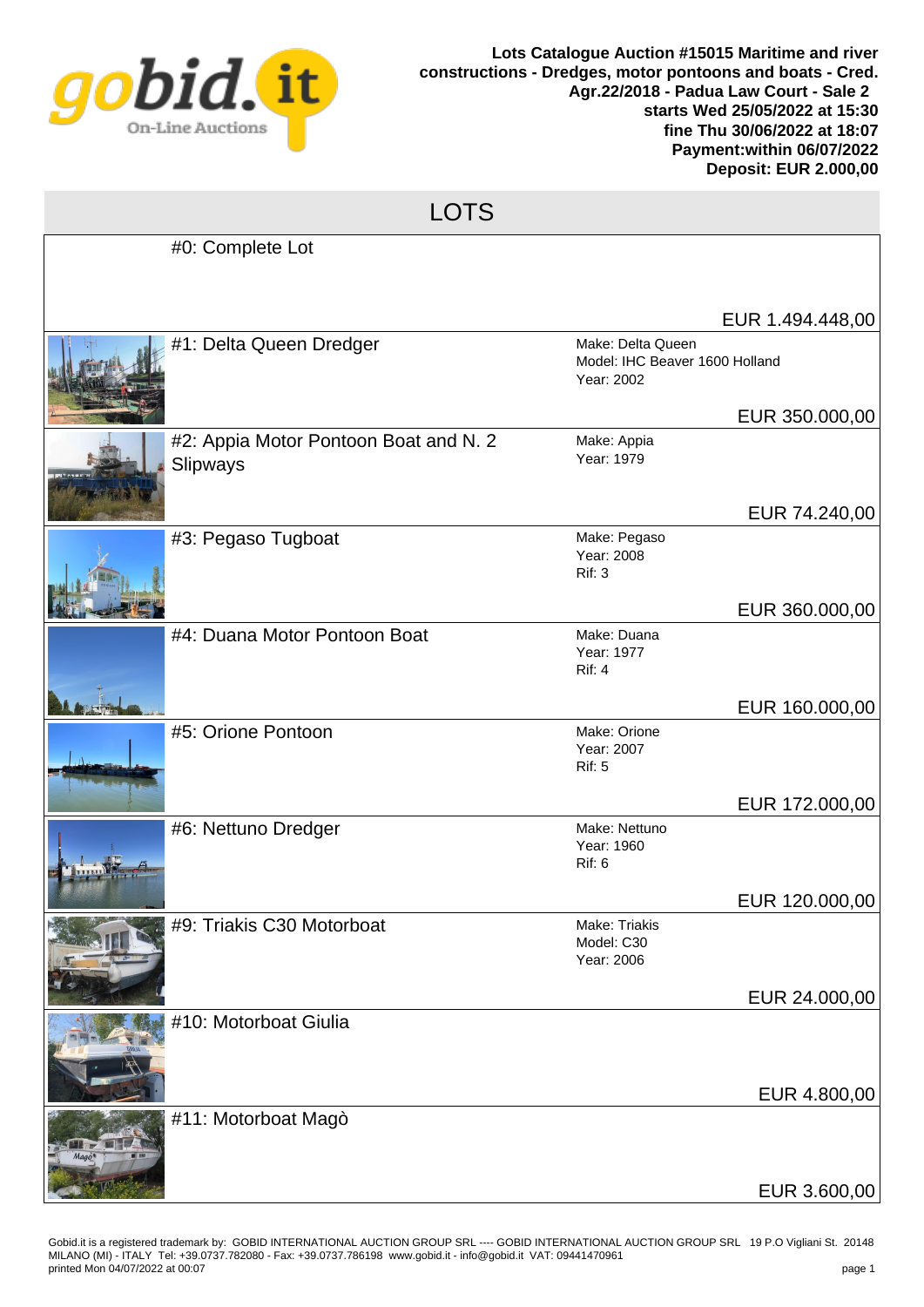

## **Lots Catalogue Auction #15015 Maritime and river constructions - Dredges, motor pontoons and boats - Cred. Agr.22/2018 - Padua Law Court - Sale 2 starts Wed 25/05/2022 at 15:30 fine Thu 30/06/2022 at 18:07 Payment:within 06/07/2022 Deposit: EUR 2.000,00**

| #12: Amanda Motorboat                | Make: Amanda<br>Year: 1996<br><b>Rif: 12</b>                          |               |
|--------------------------------------|-----------------------------------------------------------------------|---------------|
|                                      |                                                                       | EUR 4.800,00  |
| #13: IHC 500 CAT 3508 Booster Engine | Make: Booster<br>Year: 2005<br>Serial Number: 02988<br><b>Rif: 13</b> |               |
|                                      | Make: RIO I                                                           | EUR 89.600,00 |
| #14: Rio I Dredger                   | Year: 1996<br><b>Rif: 14</b>                                          |               |
|                                      |                                                                       | EUR 22.400,00 |
| #15: Laguna Dredger                  | Make: Laguna<br>Year: 1990<br><b>Rif: 15</b>                          |               |
|                                      |                                                                       | EUR 17.920,00 |
| #16: Simonetta Boat                  | Make: Simonetta<br><b>Rif: 16</b>                                     |               |
|                                      |                                                                       | EUR 20.000,00 |
| #17: Angela Motorboat                | Make: Angela<br>Year: 1995<br><b>Rif: 17</b>                          |               |
|                                      |                                                                       | EUR 3.200,00  |
| #18: Gianna Motorboat                | Make: Gianna<br><b>Rif: 18</b>                                        |               |
|                                      |                                                                       | EUR 960,00    |
| #19: Iron Motorboat                  | <b>Rif: 19</b>                                                        |               |
|                                      |                                                                       | EUR 2.800,00  |
| #20: Cristina Motorboat              | Make: Cristina<br><b>Rif: 20</b>                                      |               |
|                                      |                                                                       | EUR 2.000,00  |
| #21: Ulisse Motorboat                | Make: Ulisse<br><b>Rif: 21</b>                                        |               |
|                                      |                                                                       | EUR 2.800,00  |